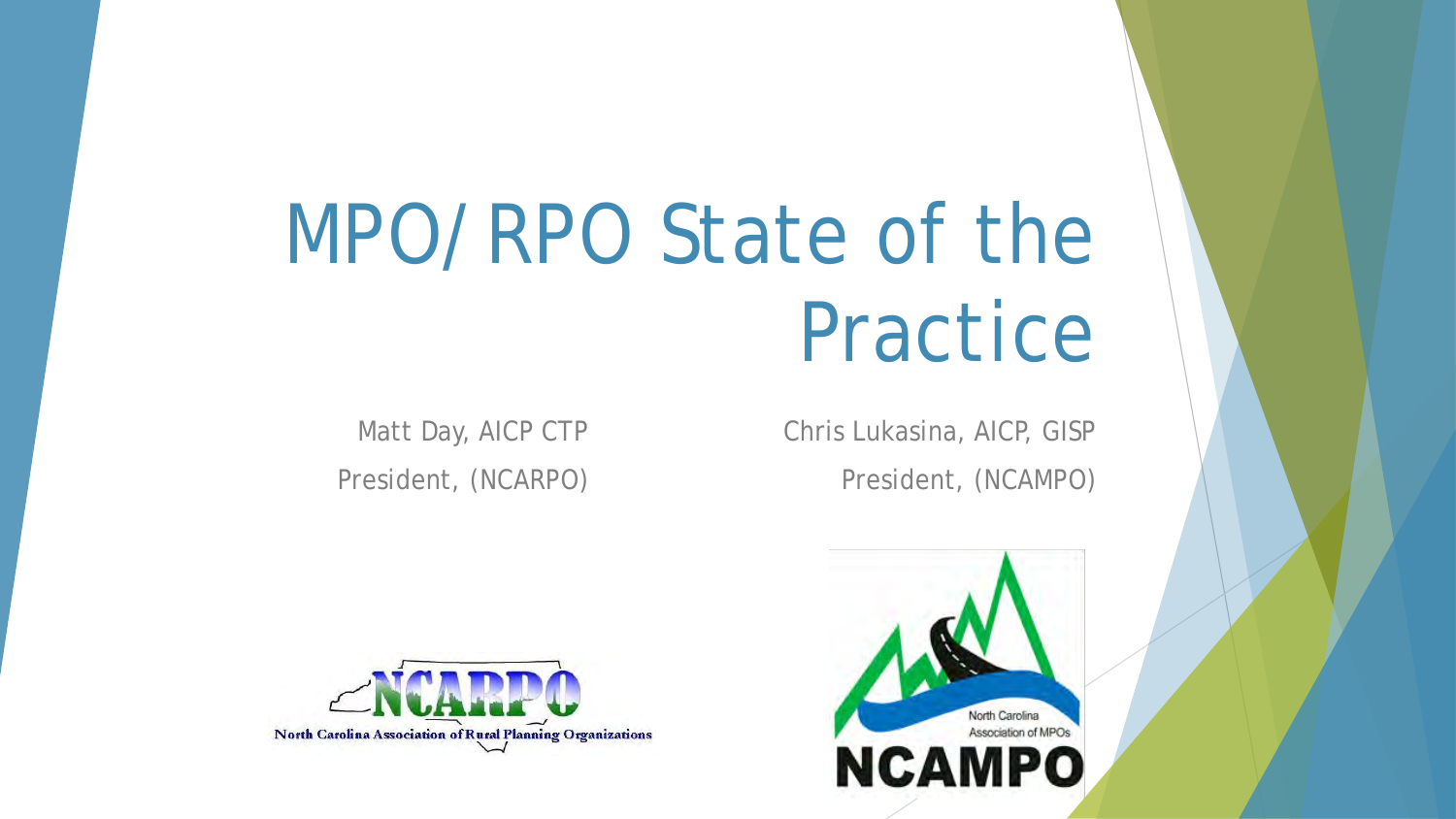# About Transportation Planning Organizations (MPOs & RPOs)

- There are 18 MPOs and 18 RPOs in North Carolina
- POs serve a mixture of large urban, small urban, and rural areas
- MPOs established under federal law to ensure the 3-C planning process (Continuing, Cooperative, and Comprehensive)
- RPOs established under state law and serve to fulfill federal rural consultation requirements

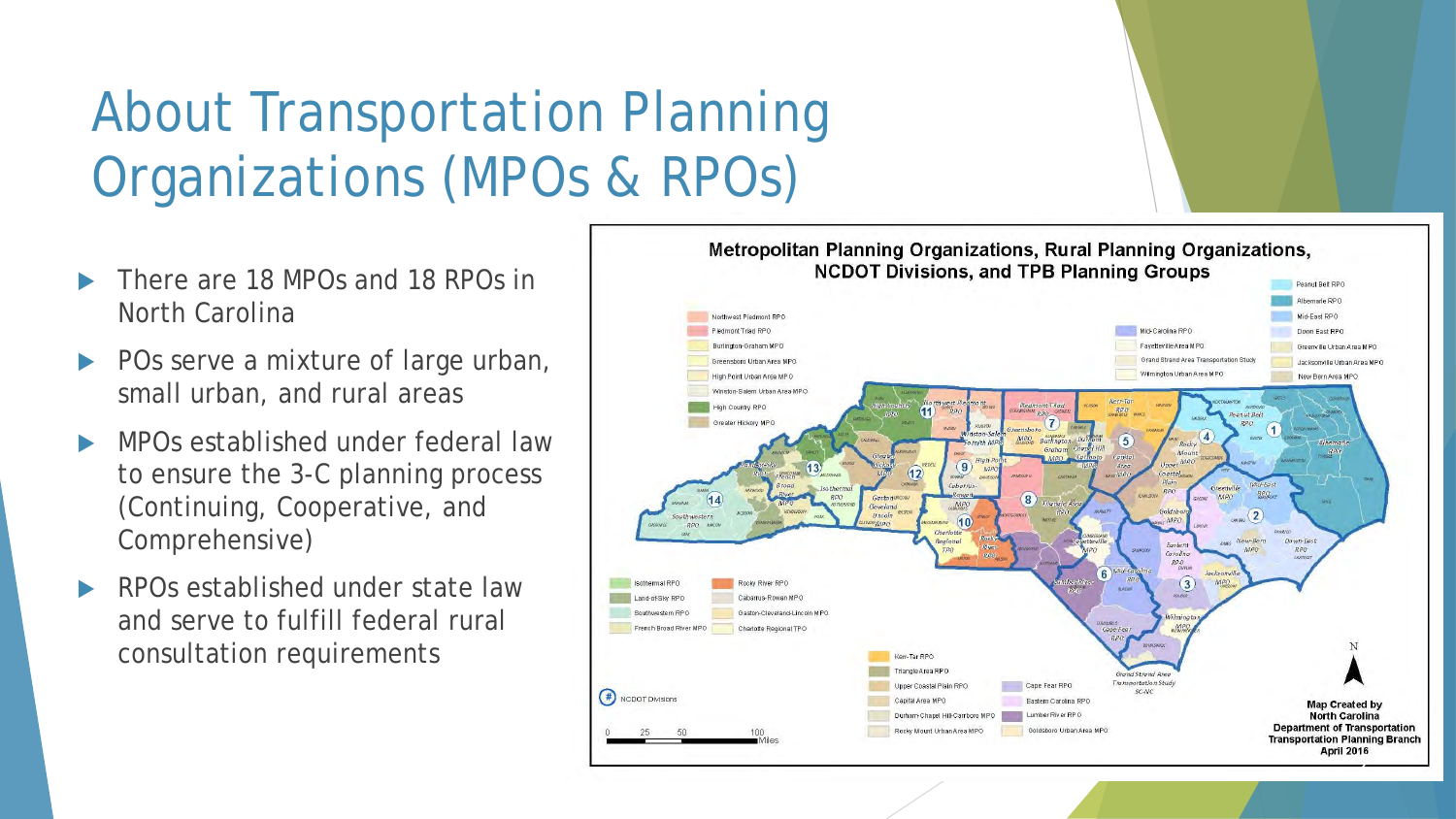### About Metropolitan Planning Organizations (MPOs)

#### **Five Core Functions:**

- 1. Establish a fair & impartial setting
- 2. Evaluate transportation alternatives
- 3. Maintain a Metropolitan Transportation Plan (MTP) & Comprehensive Transportation Plan (CTP)
- 4. Develop a Transportation Improvement Program (TIP)
	- Submitting and prioritizing projects through the Strategic Transportation Investments (STI) prioritization process
- 5. Involve the public residents and key affected sub-groups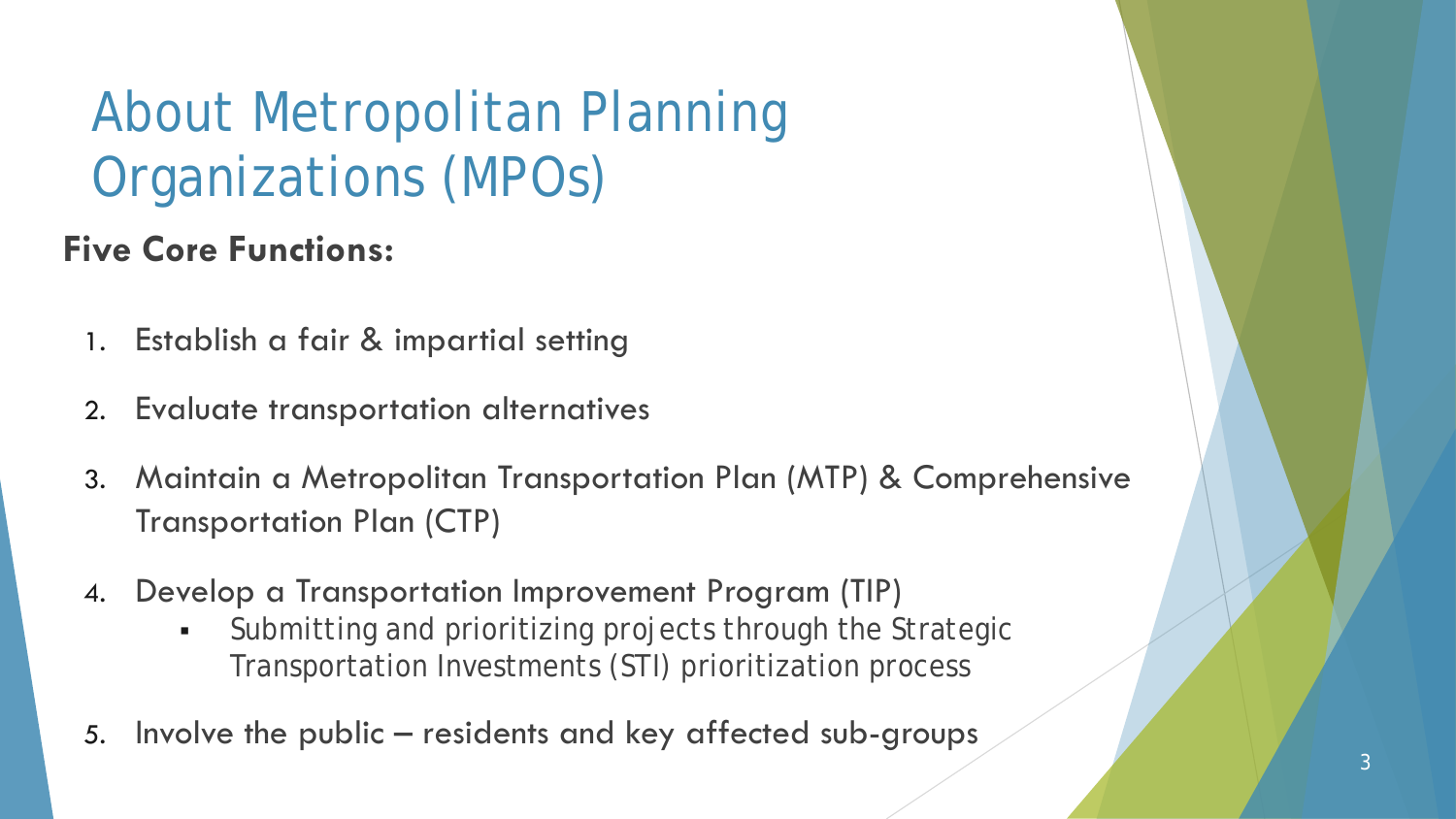## About Rural Planning Organizations (RPOs)

Primary RPO Activities Include:

- ▶ Working cooperatively with NCDOT and local governments to develop Comprehensive Transportation Plans (CTPs)
- Submitting and prioritizing projects through the Strategic Transportation Investments (STI) prioritization process
- Participating in and representing local/regional interests in the project development process
- Participating in other transportation plans/activities in the region (e.g local bicycle/pedestrian plans, county transit agencies, etc.)
- Sharing information with our members
- Serving as a technical resource for our members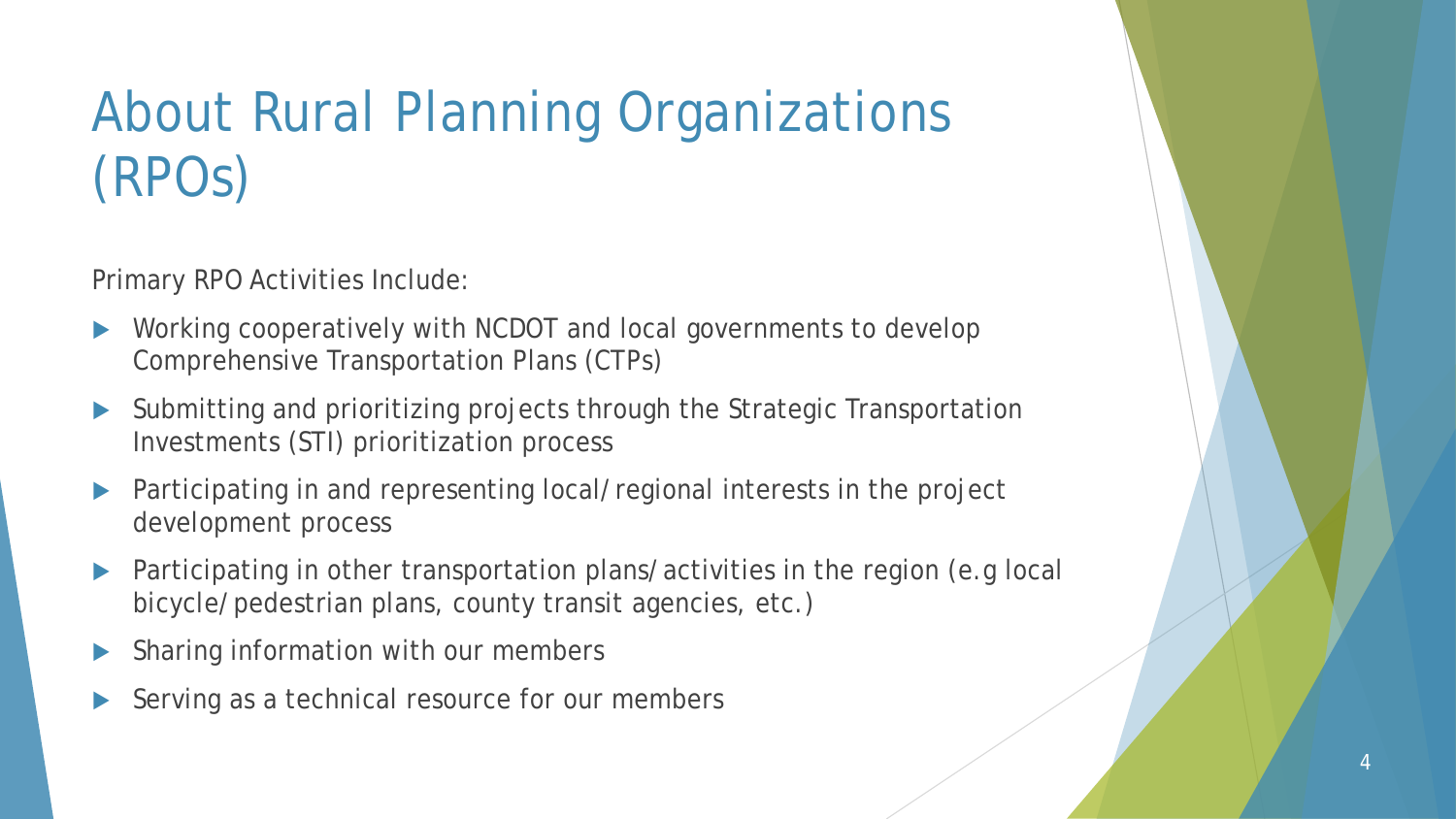### Urban/Rural Collaboration

- Committed to continue to work together collaboratively on regional and statewide initiatives
- Cooperation on planning and prioritizing projects that connect communities/corridors
- More and more examples of MPO/RPO/Division Engineer collaboration to see success.
	- Project submissions on behalf of other agencies
	- Priority point donations
	- Joint projects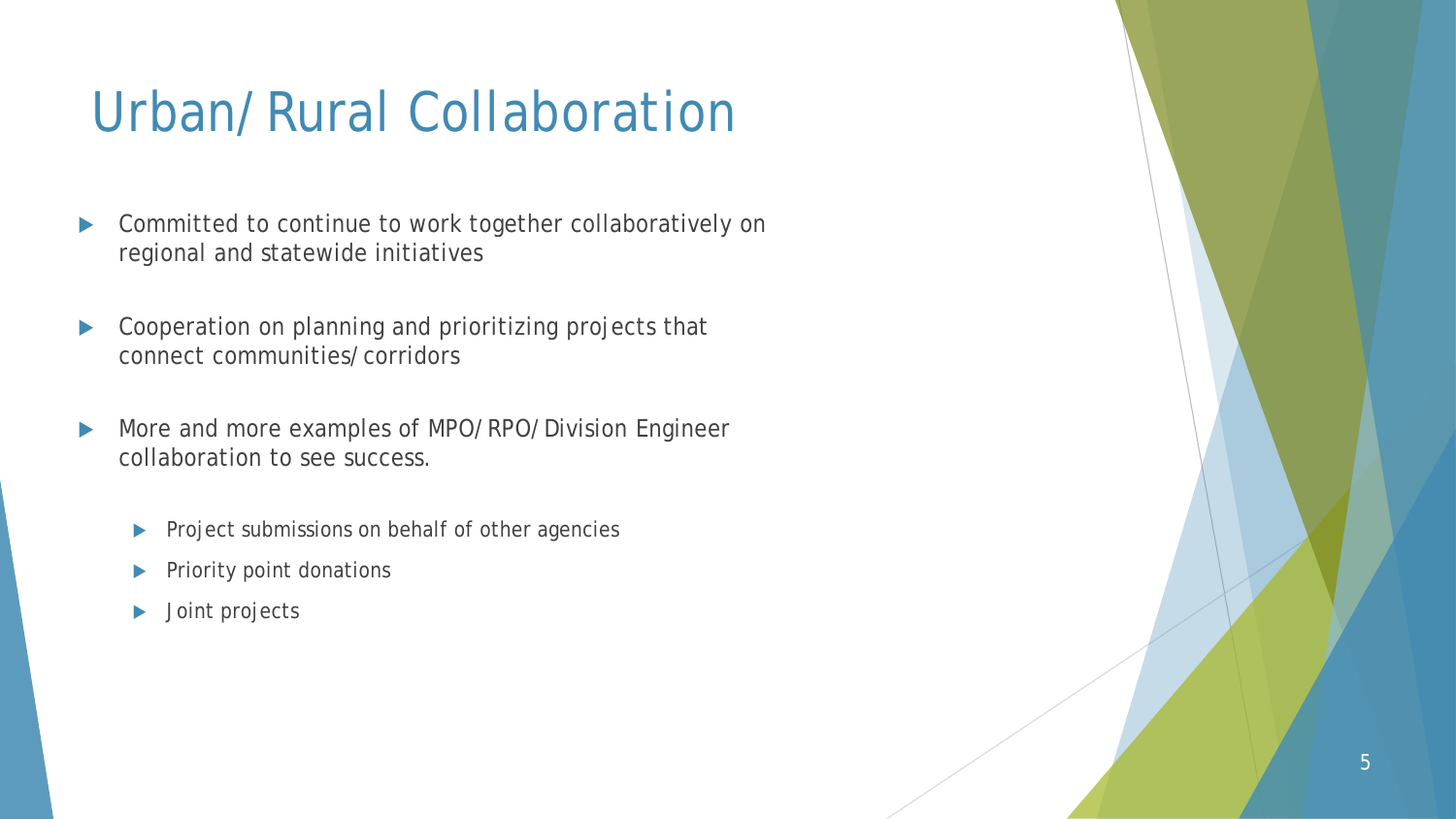### Urban/Rural Collaboration

### MPO/RPO Urban/Rural

- Wilson, Sanford, and Henderson are in RPOs
- ▶ Bunn, Simpson, Marshville, and Angier are in MPOs
- Blurry distinction between Urban and Rural Projects
	- Many times MPO/RPO priority projects are located in the other. Benefits are often regional.
- When analyzing outcomes, all levels of STI need to be included to get the full picture.
	- Regional and Division Needs project selections as well as Statewide Mobility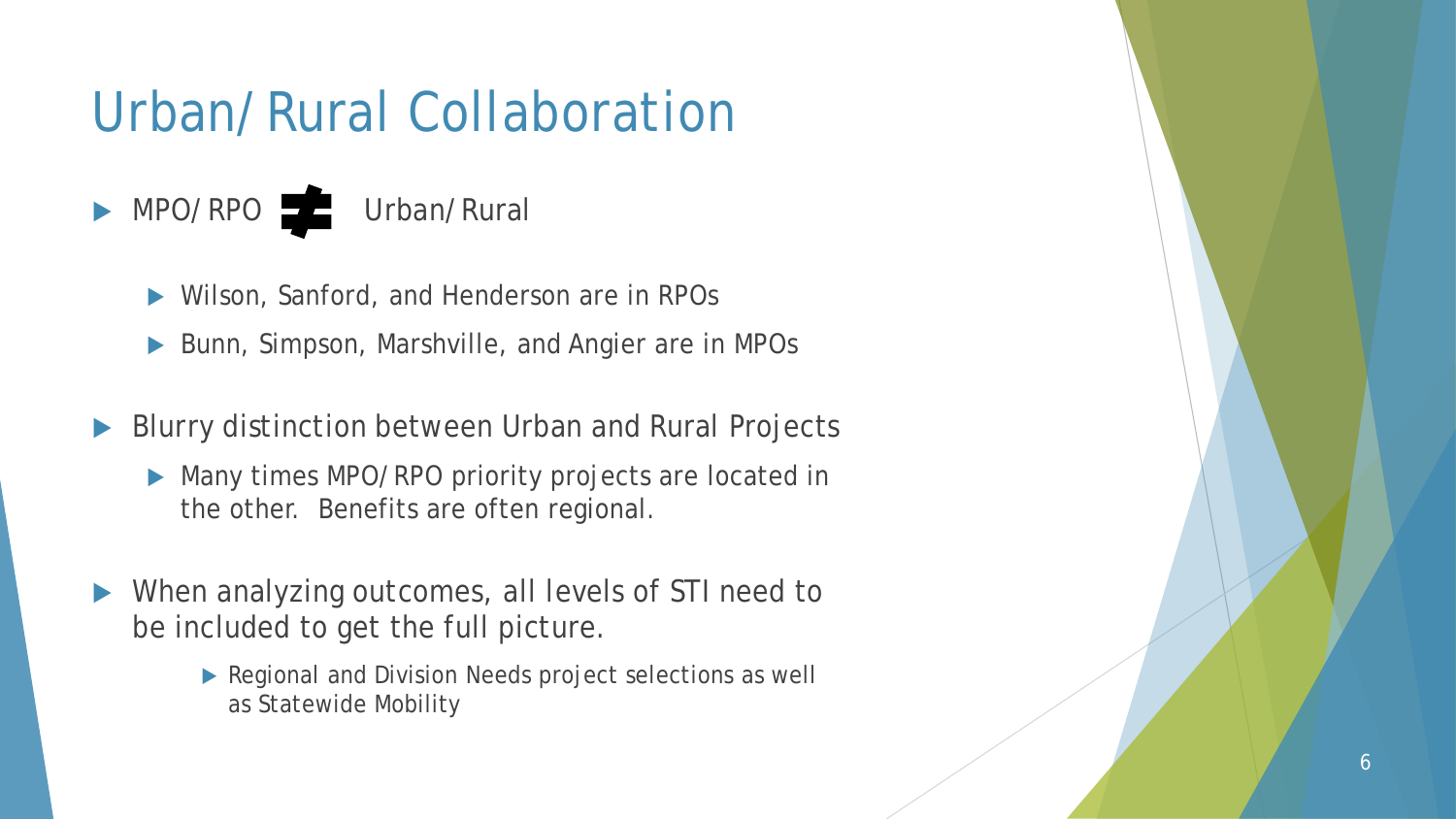### Major Transportation Challenges Facing North Carolina

- Competition for limited funding available in STI
	- Rural projects *generally* have a harder time competing well in STI due to lower congestion, lower volume, etc.
	- Difficulty of competition varies widely by Division/Region
	- RPOs, MPOs, and NCDOT are working together to ensure that we submit the most competitive projects possible

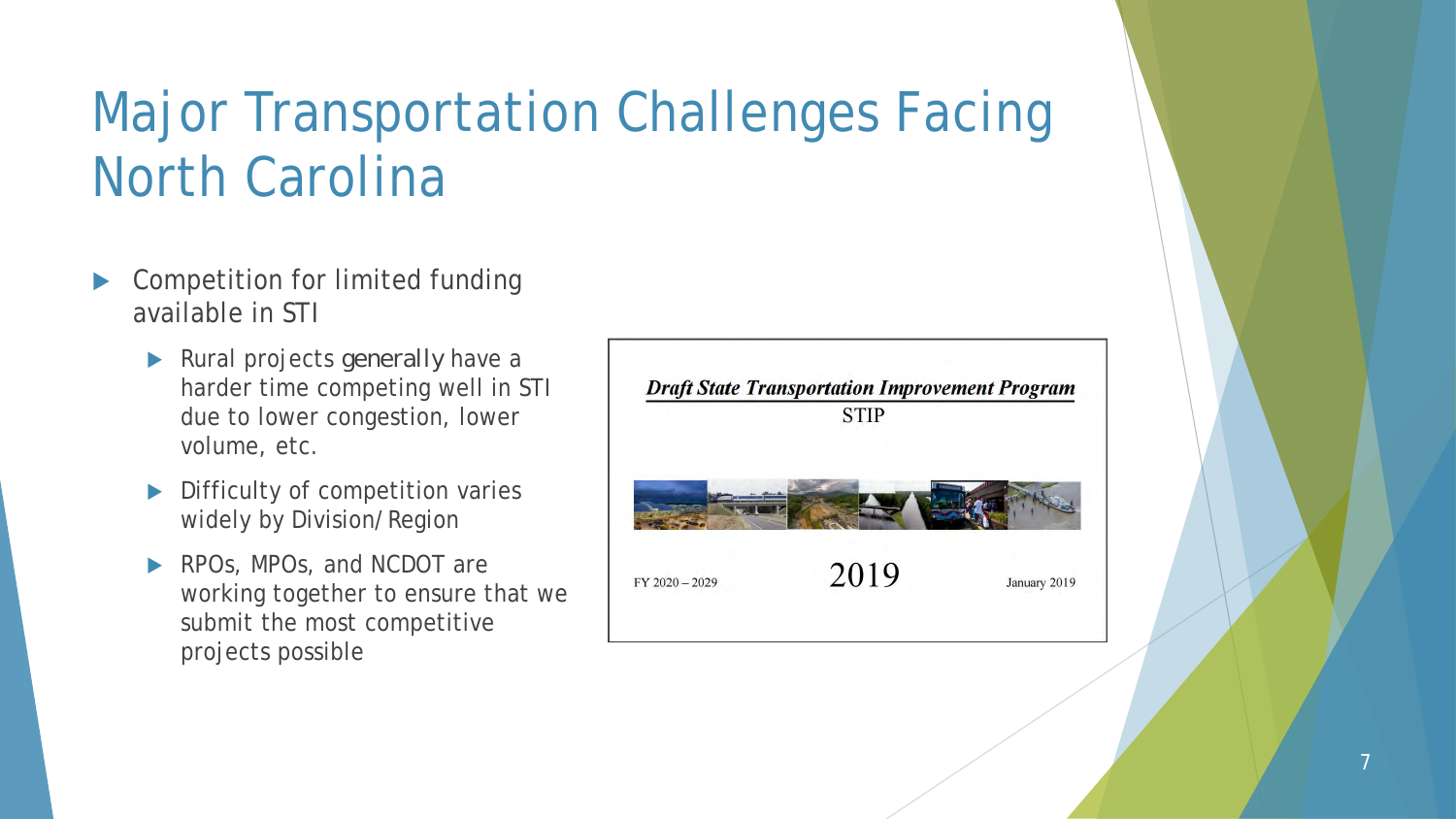### Major Transportation Challenges Facing North Carolina

- Major statewide corridors connecting urban areas, ports, and job centers often require improvements in rural areas
	- Aid in connectivity from rural areas to existing job centers/urban areas
	- Aid in attracting/retaining jobs and investment in rural areas
	- Improve connections between urban areas and logistics hubs
- Important to get regional buy-in for improvement of these corridors and a plan for implementation (including an approach for funding through STI)
- Opportunity for working together

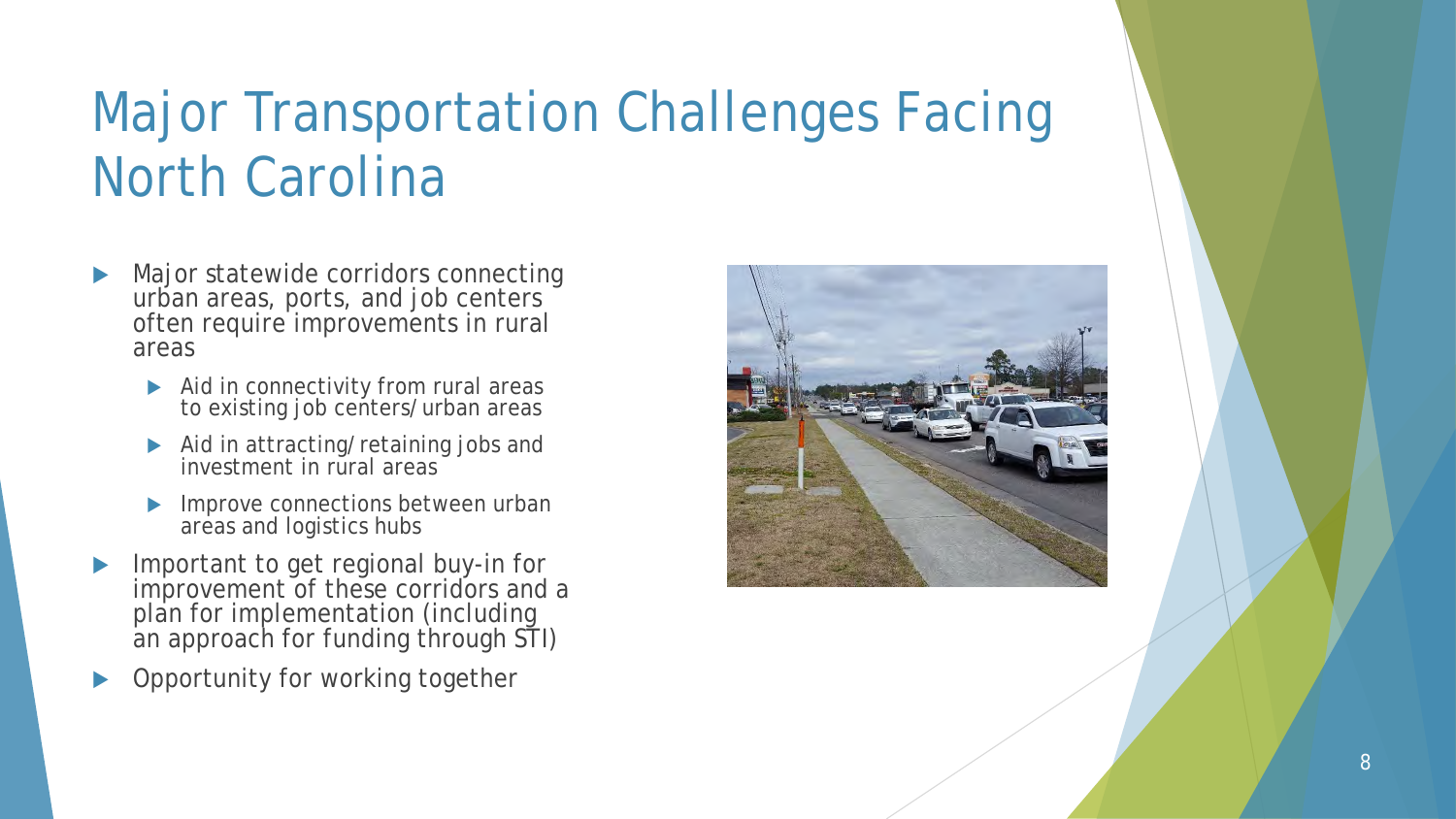### Major Transportation Challenges Facing North Carolina

- Identifying ways to fund & build smaller improvements such as:
	- Modernization of substandard roads
	- Small projects of local importance
	- Economic development projects
	- Bicycle, Pedestrian, and Transit needs
- Some of these may be possible within existing STI framework, but some may require creative solutions

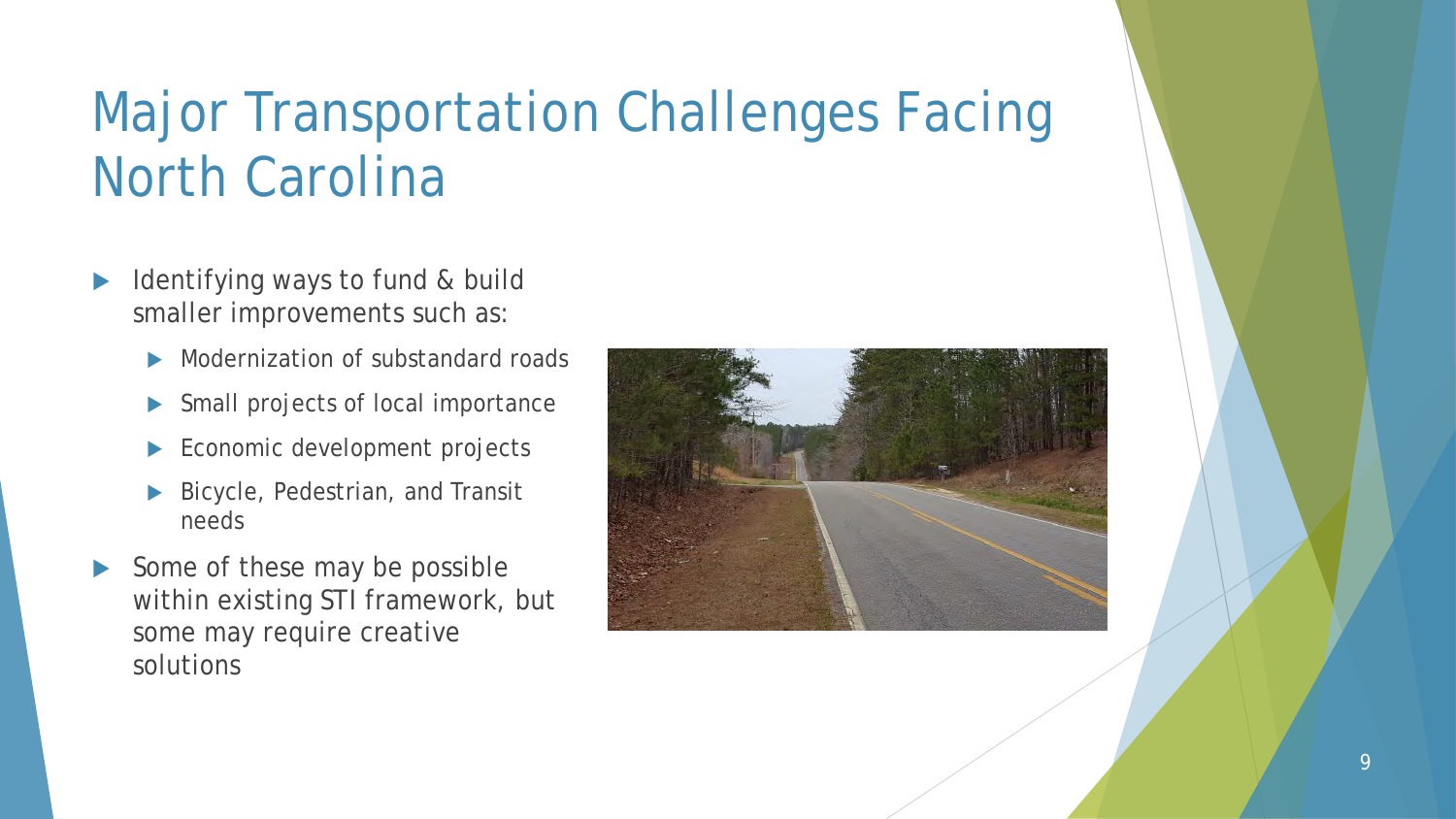### Transportation Challenges – Today and Tomorrow

- Currently anticipated resources may not be enough to meet future needs
	- ▶ Population and congestion growth are far outpacing currently available resources
	- Funding levels in all areas continue to fall short of identified needs.
	- New solutions / old funding
- STI & HB 97 state budget changes
	- Transparent, needs based, data driven approach designed to identify the most cost-effective transportation investments in the state.
	- ▶ Continue to identify projects and programs where the needs are the greatest
- All revenue options should be looked at to meet our needs
	- Secure new dependable transportation funding that can be used
	- Flexible, to support the diverse needs of the state at all levels in the most costeffective manner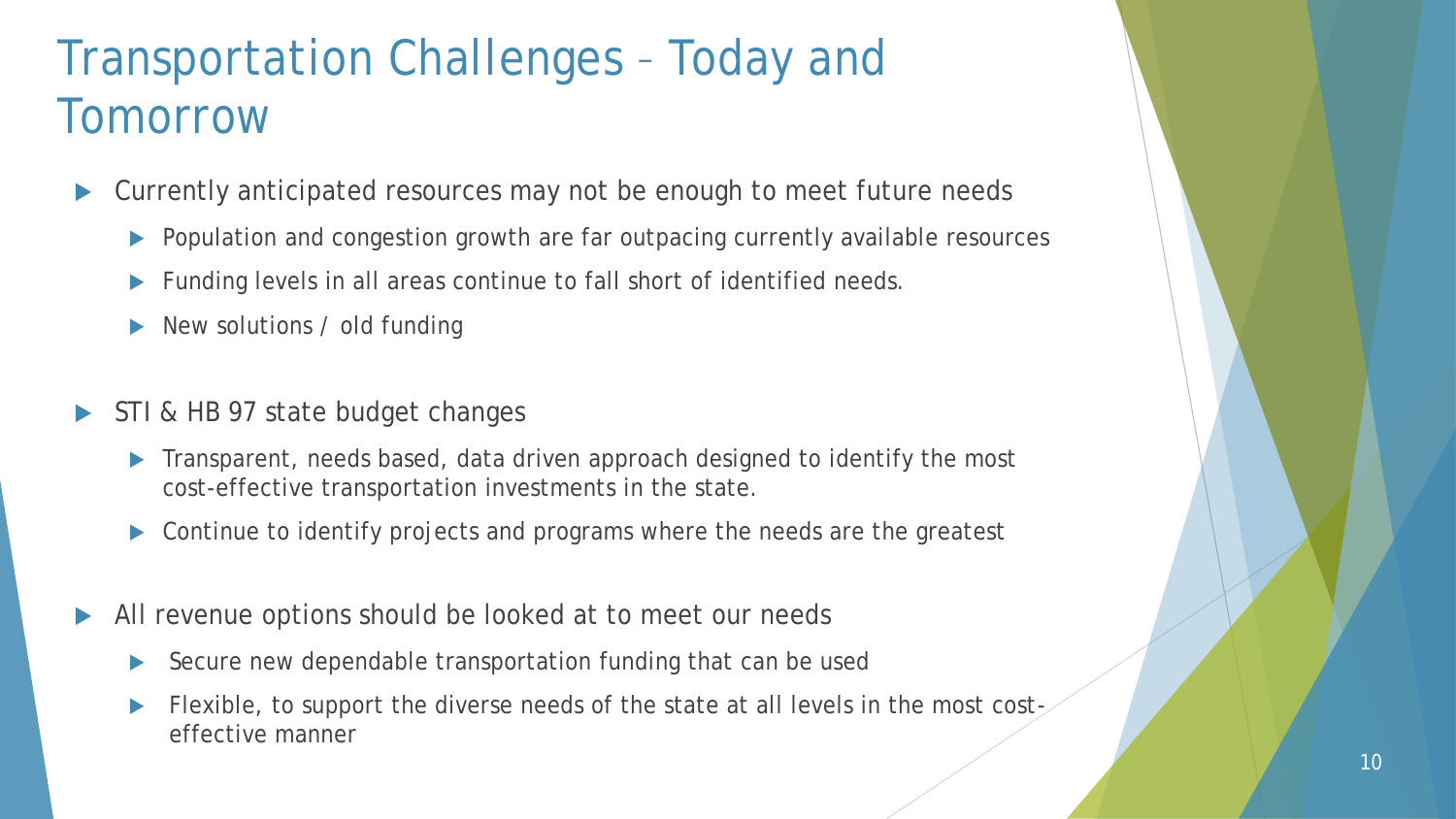### Transportation Challenges – Today and Tomorrow

- Performance based planning and decision making are the new normal
- Look to best practices in other states for guidance on continued improvements in North Carolina.
- Continue to review what the State's transportation priorities are.
	- Intertative other tools that can help where transportation is not the main focus (e.g. economic development)
		- Minnesota's Transportation Economic Development (TED) program [\(http://www.dot.state.mn.us/funding/ted/index.html](http://www.dot.state.mn.us/funding/ted/index.html))
		- Competitive, data driven program to identify transportation improvements that are geared toward economic development, particularly in rural areas.
		- ▶ Could have criteria designed by Dept. of Commerce with projects administered by NCDOT
		- ▶ Could be focused on key industry sectors that best align with NC's economic development goals.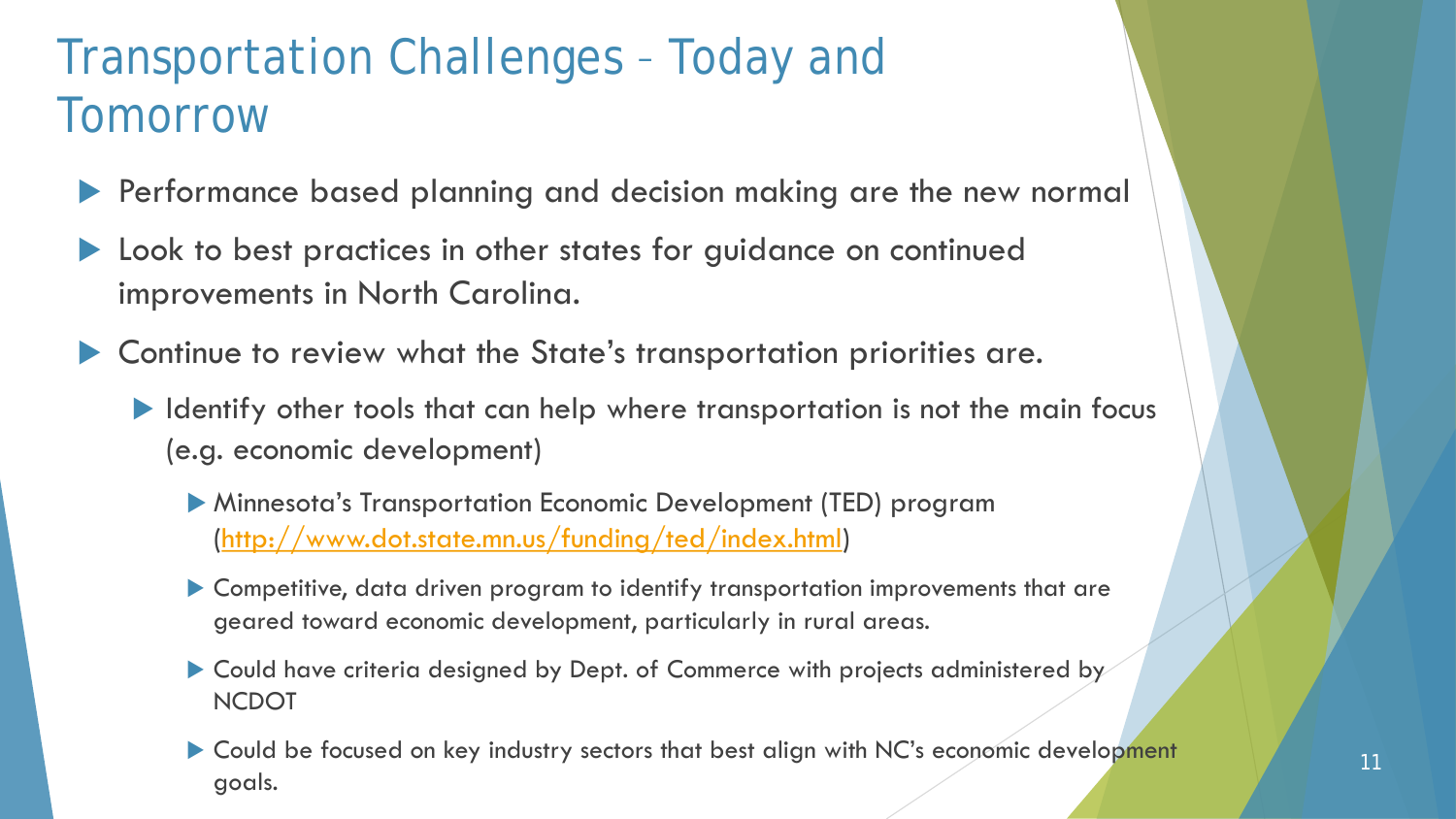Demographic Changes

- Increasing growth rates in metro areas
- Aging population
- Diversifying population
- **Encroaching urban/suburbanization** in some areas (critical/sensitive natural environments, historic/cultural impacts)
- *Affects issues such as the ability to keep up with infrastructure/service needs in all modes, changing priorities, Environmental Justice/Title VI*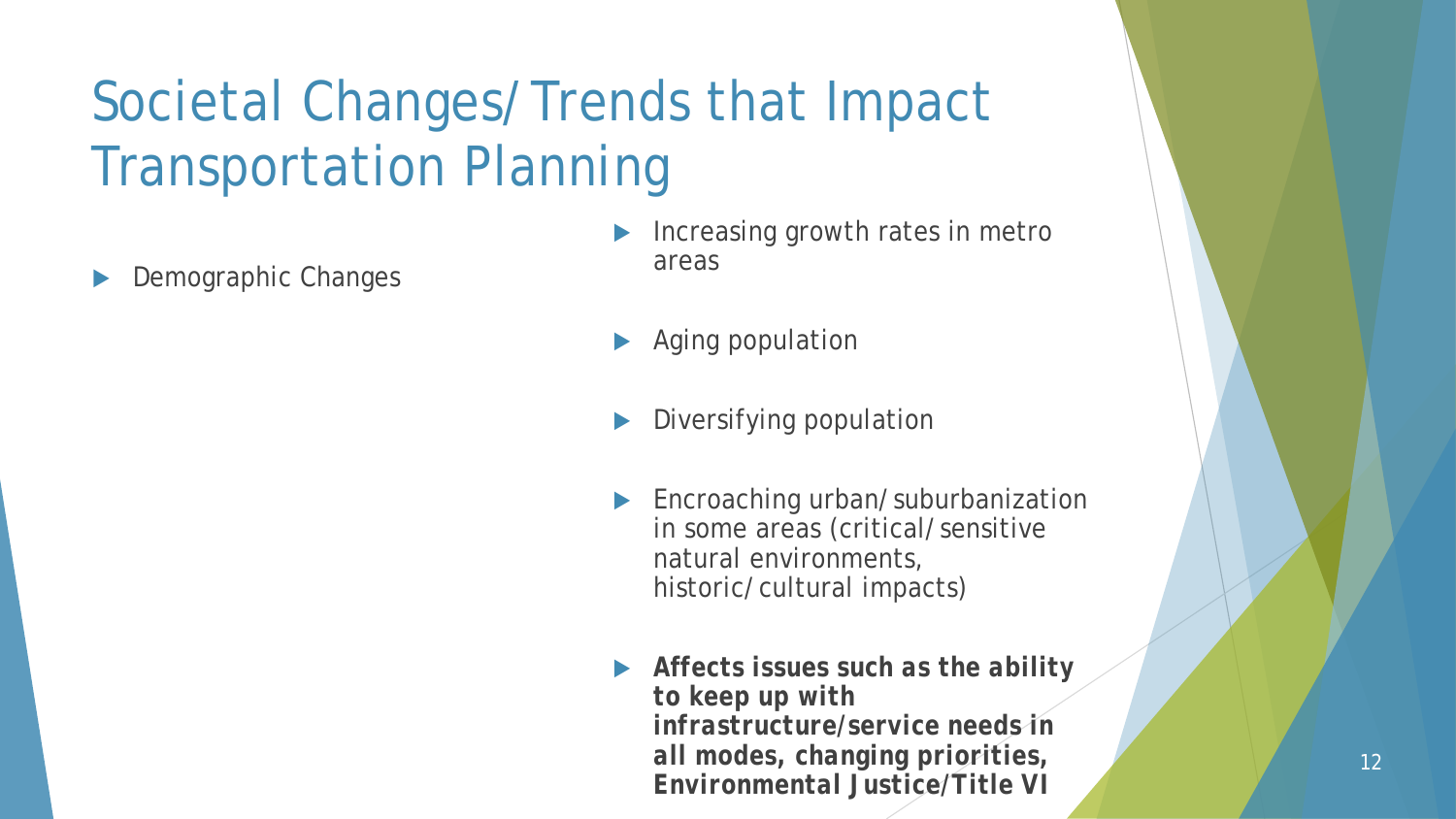- Demographic Changes
- Economic Changes
- Continued growth into digital/service economy
- Increased importance of freight network & logistics chains
- Economic engines at all levels becoming the focus
- *Affects transportation connectivity and access needs*
- *Travelshed/Commuteshed*  **becomes more important** 13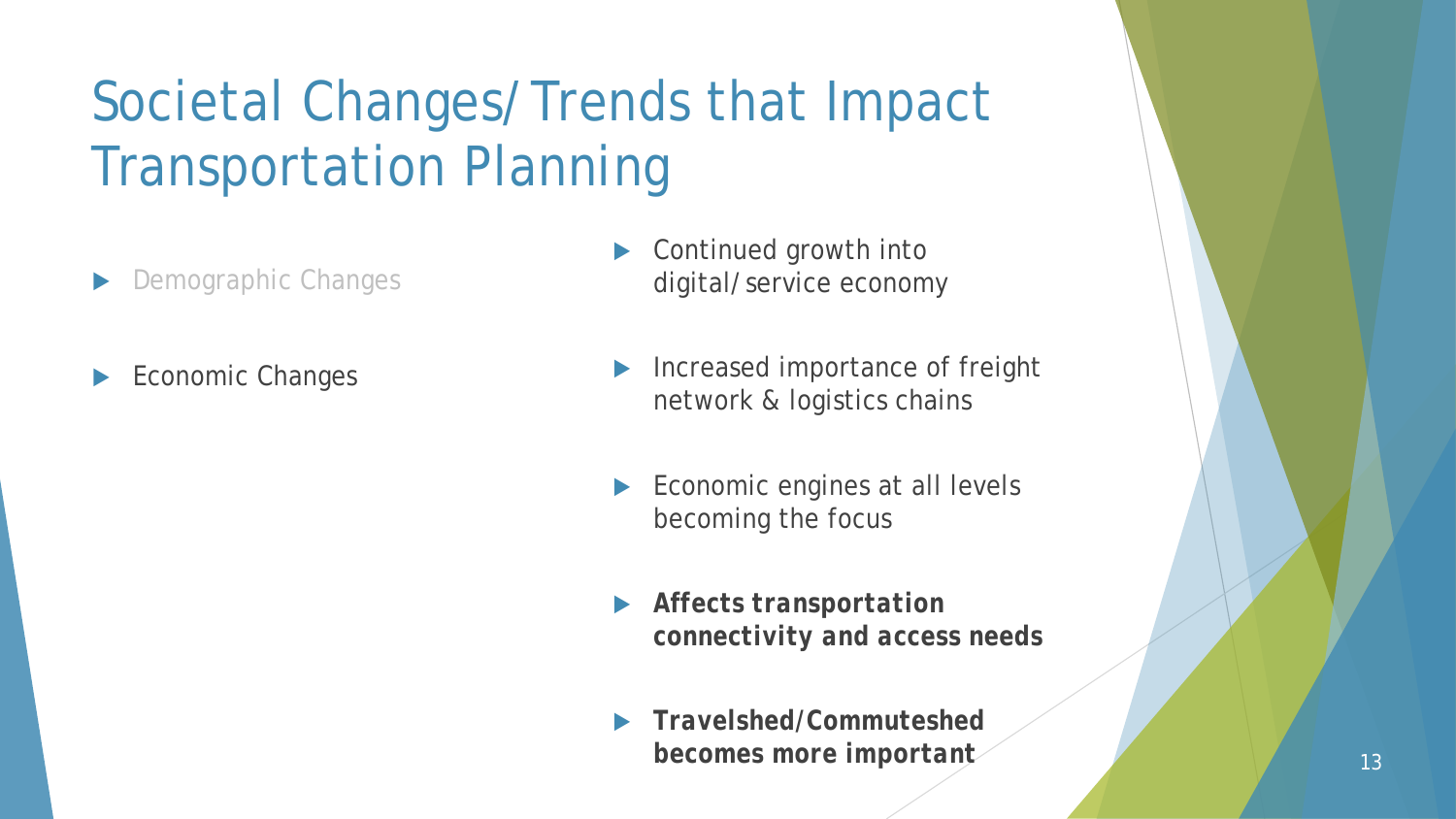- Demographic Changes
- Economic Changes
- System Resiliency
- Need to maintain key nodes and links in the transportation network (urban & rural)
- Response to natural disasters such as floods and landslides; lack of good alternatives
- As the transportation network evolves and ages, maintenance & operations needs will increase
	- ▶ More "Fortify" type projects are in our future
	- Retrofitting/raising flood-prone facilities
- *Affects maintenance and modernization needs*
- *Connectivity and redundancy needs are amplified*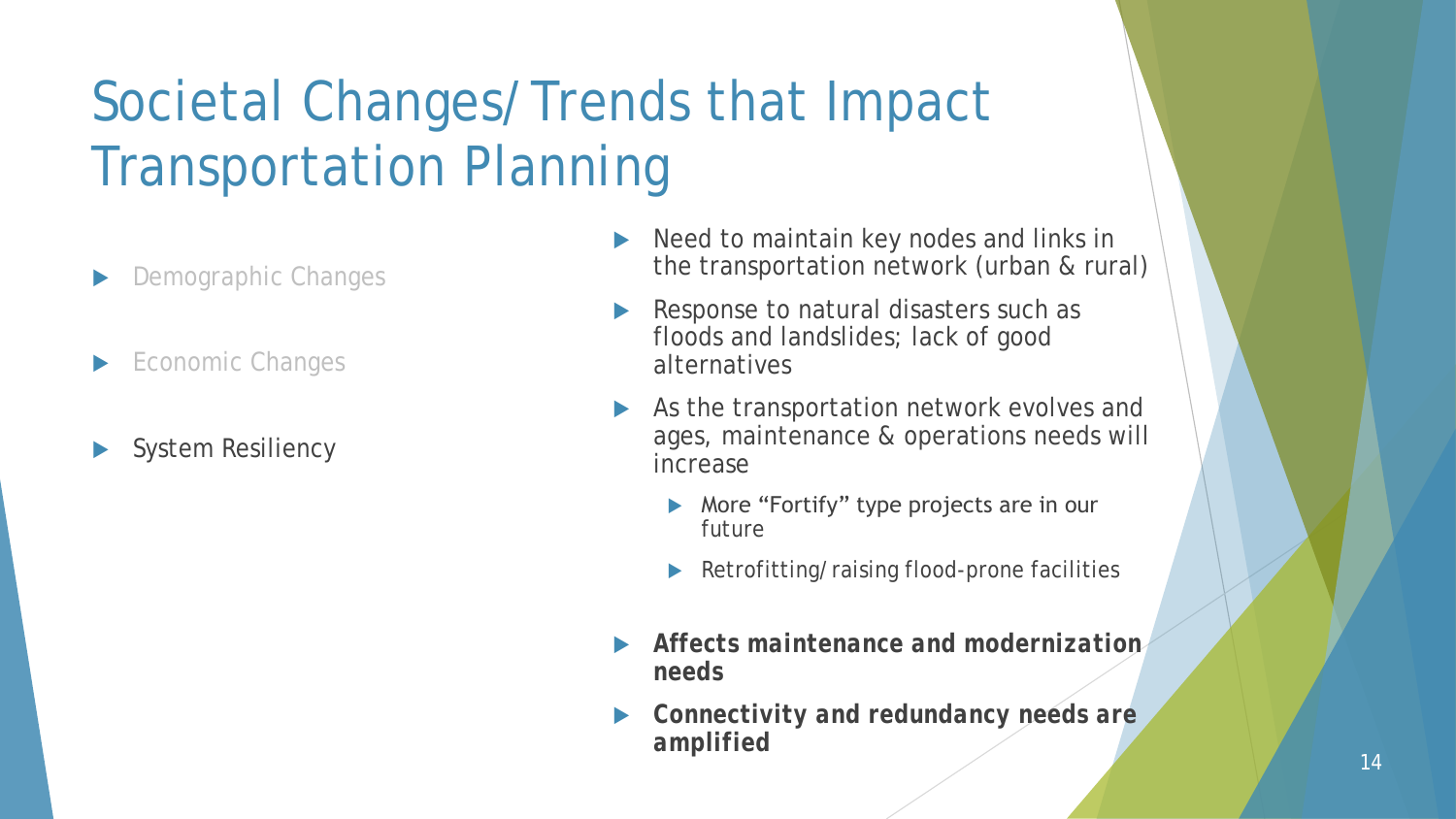- Demographic Changes
- Economic Changes
- Resiliency to Emergency Situations
- Technology Changes
- Emerging technology electric vehicles, connected/autonomous vehicles, smart grid
	- **Communitywide Intelligent Transportation Systems,** smart infrastructure, "open source" infrastructure
	- **S** Growing understanding of timing and impact on mobility and safety. Backbone investments are key in the short term
- Teleworking/Telecommuting
	- Continues to increase in urban areas but Congestion "benefits" are overshadowed by growth
	- Sustained investment in broadband infrastructure is needed. Congestion "benefits" overshadowed by growth in urban areas
- Mobility services ridesharing apps, scooters, bikeshare, autonomous transit, etc.
	- Already in urban areas. Policy/regulatory environment is playing catch up 15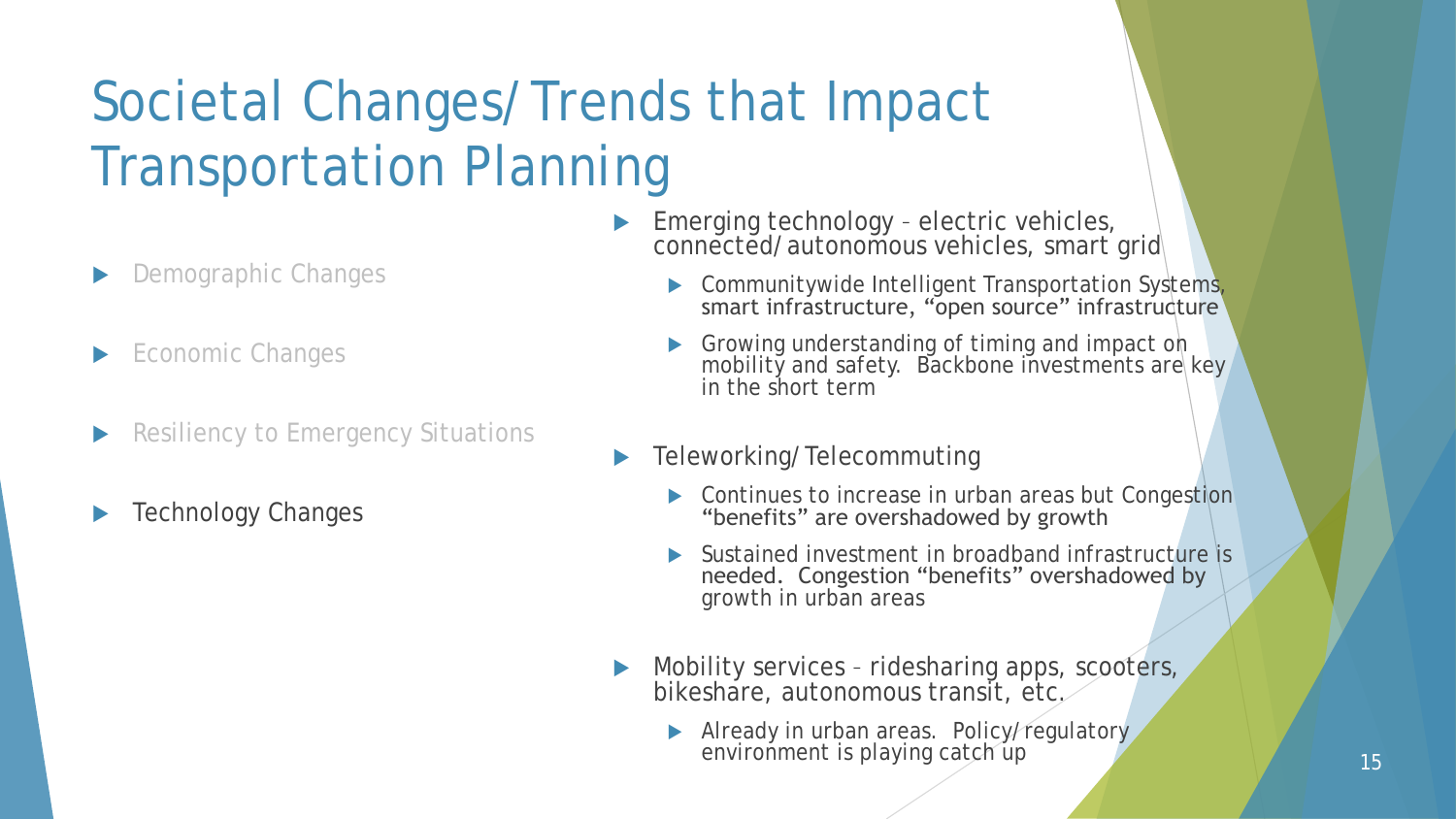### Technology Changes - Managed Roadways

- Managed roadways is a multi-faceted solution that involves communications systems, control systems, and optimization strategies on the regional freeway network
- Can significantly reduce delay and increase reliability
- Much cheaper than adding additional lanes
- Can be used in conjunction with managed lanes, toll facilities, and future widening







- Lane management (variable speed limits, lane control, shoulder running, pricing)
- Incident detection and CCTV surveillance
- Integrated sensors along freeway and surface streets collecting high resolution data
- Ramp improvements to handle additional queuing
- Can include traveler information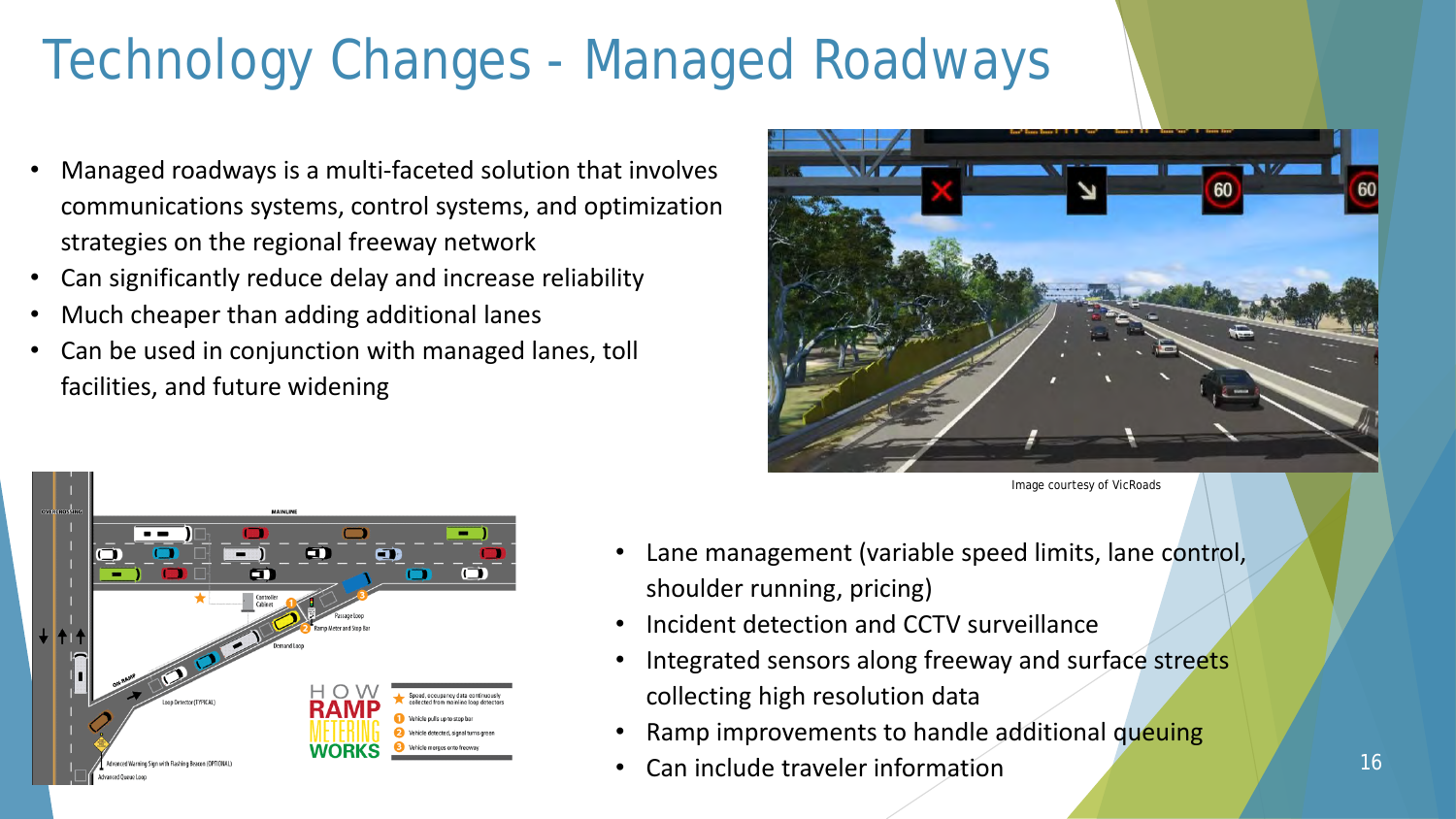### Technology Changes - Managed Roadways



Image courtesy of VicRoads



Image courtesy of Transport UK

- Synchronizes flow of vehicles entering a freeway to available capacity on the freeway
- Provides real time demand management to manage traffic
- Interchanges coordinate with one another to prevent excessive wait times and queuing for all interchanges, metering rates differ for each ramp
- Future infrastructure to vehicle communications

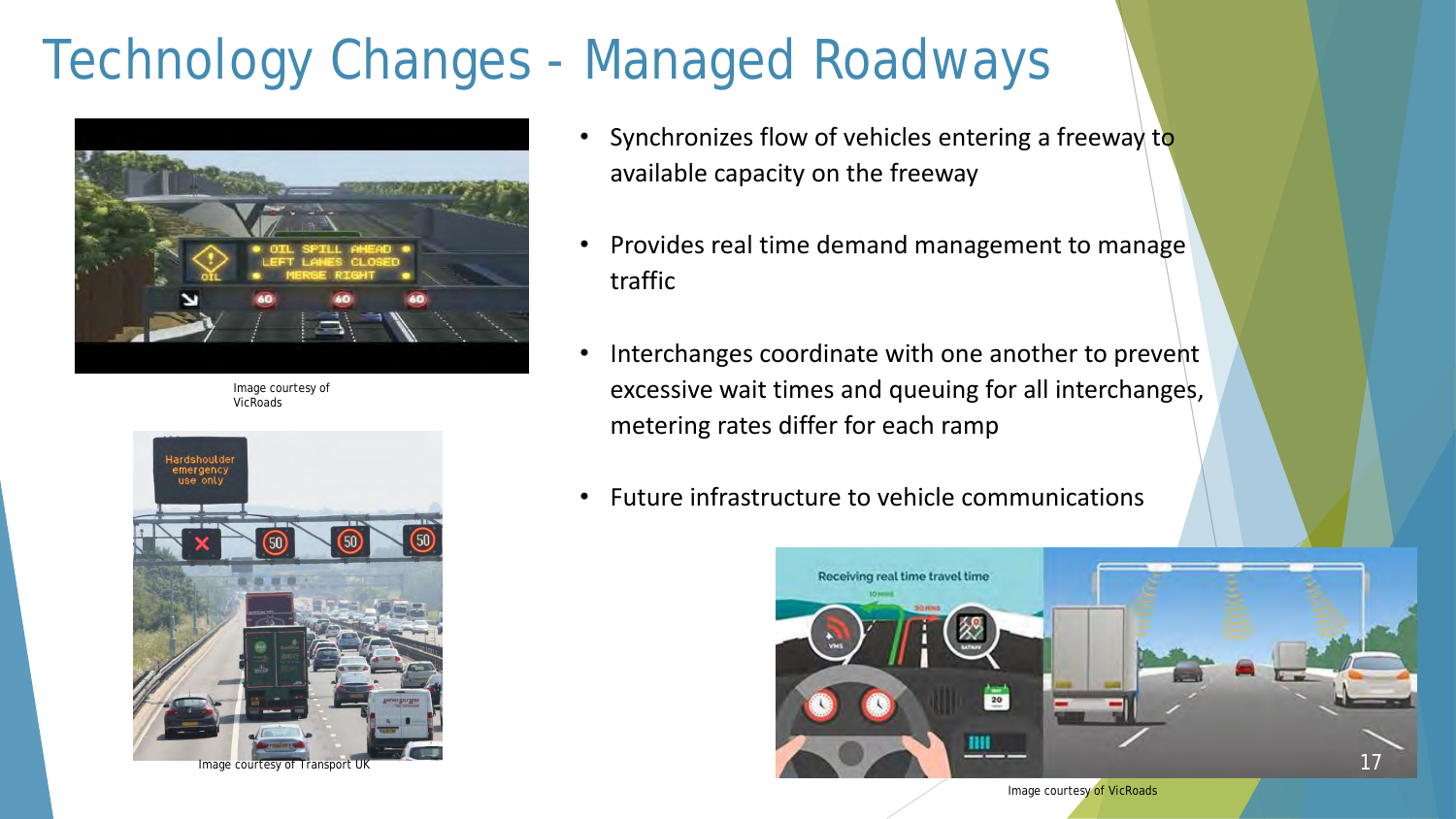#### Triangle Region - Managed Roadways Phase 1

| Projec   ROW   CON |                |  |
|--------------------|----------------|--|
| $1-6006$ 2025 2025 |                |  |
| $1 - 6101$         | $-2026 - 2027$ |  |